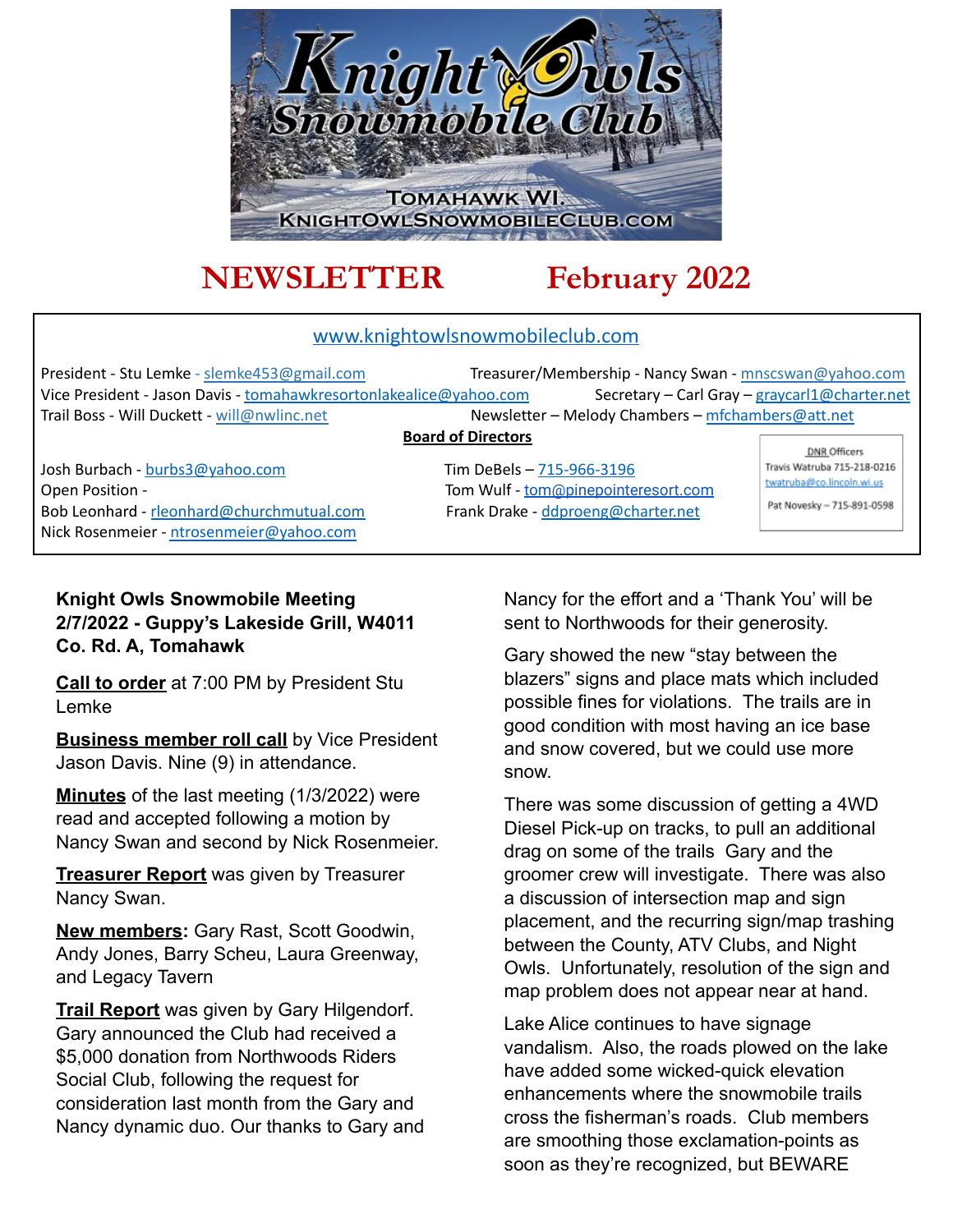THAT RAPID TRAVEL ON THE LAKES CAN BE HAZARDOUS, and we must OBSERVE SPEED LIMITS NEAR THE ICE SHANTYS. The Sheriff has been informed and will talk to the lake road plow team to make them aware of their possible liability should injuries occur.

The Club continues to need groomer operators and interested persons or groupies can call for potential ride-along opportunities which occur almost every night. Gary is also the contact for instruction and practice. Trail section maintenance owners are also needed.

**Groomer Building** Construction of the upstairs meeting room has material on site for completing the interior. No update.

**Knight Owls SPRING HOOT!** Frank Drake announced the new name chosen by the event planning committee. Additionally, ideas for raffle prizes and help with set-up/clean-up were requested. Contact Frank.

**Gun Raffle** occurred following the meeting. Ray Zweck had announced that ticket sales were on par with last year's raffle. Thank you and good job Ray.

**Pig Roast** Donna Napierala of Sure Wood Forest asked for continued ticket sales, for raffle donations, and for help with the event. The event date is Saturday 2/26/2022 at 3:00 PM. It includes a great crowd, a wonderful dinner, 15 cash prizes (\$3000, \$1500, \$1000, \$700, 3 @ \$500, 2 @300, 2 @ \$200, and 4 @ \$100. Additionally, there are many other raffle items, and those tickets may be bought at the event.

**New Business:** The trail map on the website is upside-down. Gary to fix.

Meeting announcements will be provided to the local radio station. Dave Duranceau

Club logo Drink Coasters for our business supporters are ordered and include a QR Code to our website, but payment remains a separate issue.

**Old Business**. The \$500 Visa gift card from Polaris is somewhere in the mail.

**New Business:** The March meeting will include voting for a Business Member Director. Tim Oldenburg and Tim Kloehn's names were placed in nomination, and nominations will again be called prior to voting.

The subject of increasing groomer driver pay was brought up for discussion and after only a short discussion, Tank Jonas made a motion to raise it to \$15 per hour. Josh Burbach followed with a second, and the motion passed unanimously.

The AWSC meeting will be held in Green Bay. Gary Hilgendorf will attend as an AWSC Director with wife Joan, and will be joined by Stu Lemke and Melody Chambers.

**Raffle** was won by Donna Napierala

Pete Renn offered a possible fund-raising idea for next season in the midst of adjournment, so will revisit as new business at the March meeting.

**Adjournment** was at 8:02 following a motion by Jason Davis, a second from Josh Burbach, and unanimous approval.

Carl Gray, Secretary.

**Check the website for Announcements and Updates! [www.knightowlsnowmobileclub.com](http://www.knightowlsnowmobileclub.com)**

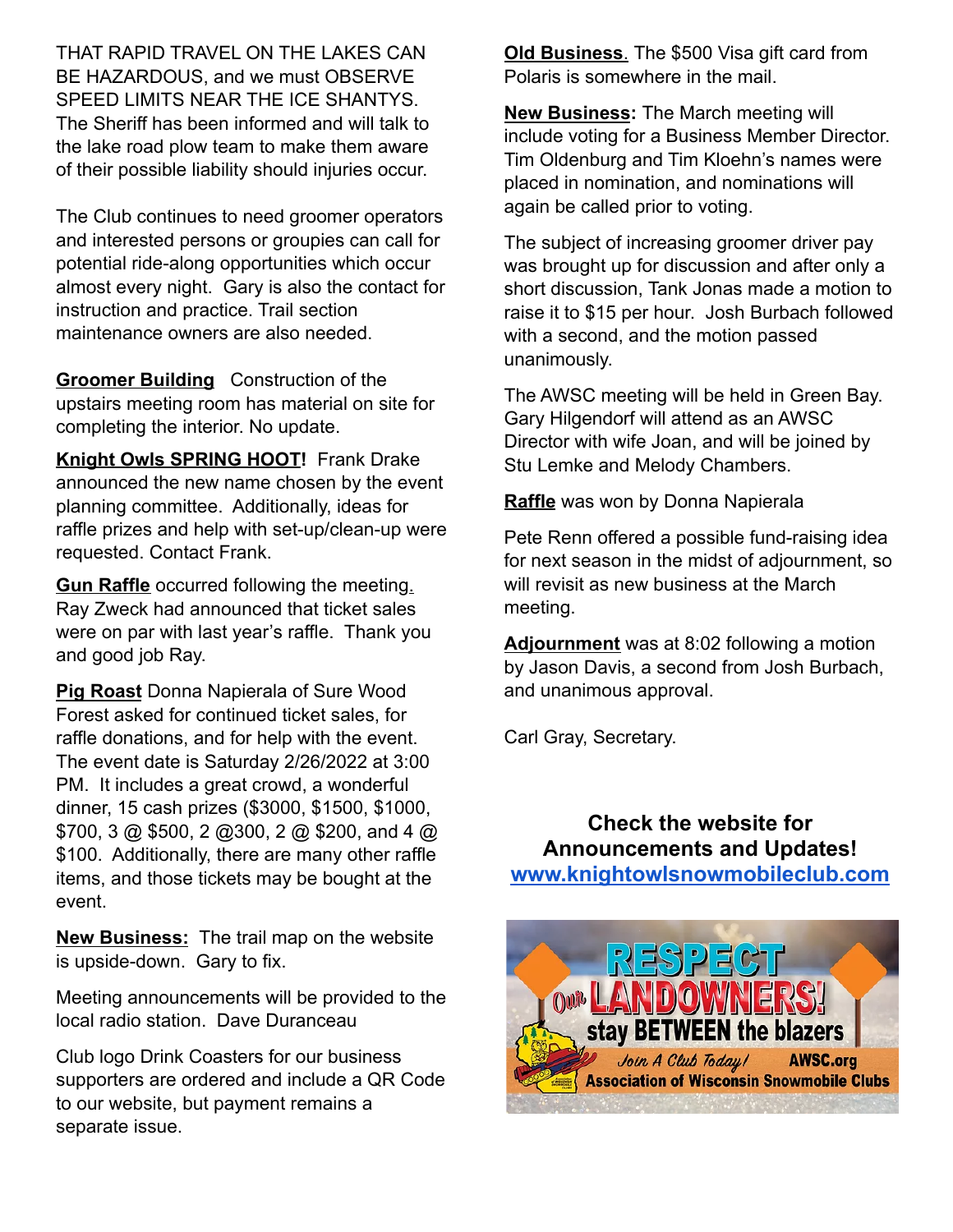# **Trails Apps**

The **Ride Command** app from Polaris has our trails and many of our business partners have links to their location, menu, website, phone number, etc. Very handy for setting up group rides or finding gas and food along the trails.

Also check out the **GTS Trails** app which gives information on trails throughout the state and a key to see when they were last groomed, whether in the past 24, 48, or 96 hours.

Very handy for planning rides!

# **ANNOUNCEMENTS**

The **\$100 Trail Fund Raffle** was held on Saturday February 26th at Sure-Wood Forest Bar & Grill. A great turn out and fundraiser.

| Congratulations to our WINNERS!                                                                                                                                                                                                                                                                                                 |
|---------------------------------------------------------------------------------------------------------------------------------------------------------------------------------------------------------------------------------------------------------------------------------------------------------------------------------|
| 1st Prize - \$3,000 - Tom Wulf                                                                                                                                                                                                                                                                                                  |
| 2nd Prize - \$1,500 - Debbie Meister                                                                                                                                                                                                                                                                                            |
| 3rd Prize - \$1,000 - Natasha Cutler/Kim                                                                                                                                                                                                                                                                                        |
| <b>Hilgendorf</b>                                                                                                                                                                                                                                                                                                               |
| 4th Prize - \$700 - Bob Leonhard                                                                                                                                                                                                                                                                                                |
| 5th Prize - \$500 - Chase Hilgendorf                                                                                                                                                                                                                                                                                            |
| 6th Prize - \$500 - Northwoods Passage                                                                                                                                                                                                                                                                                          |
| 7th Prize - \$300 - Greg Jones/Nancy Swan                                                                                                                                                                                                                                                                                       |
| 8th Prize - \$300 - Karla Meister                                                                                                                                                                                                                                                                                               |
| 9th Prize - \$200 - Elliot Hirnschall                                                                                                                                                                                                                                                                                           |
| 10th Prize - \$200 - Will Duckett                                                                                                                                                                                                                                                                                               |
| 11th Prize - \$100 - Terry Barttelt                                                                                                                                                                                                                                                                                             |
| 12th Prize - \$100 - Mike Hilgendorf                                                                                                                                                                                                                                                                                            |
| 13th Prize - \$100 - Marvin Podgorski                                                                                                                                                                                                                                                                                           |
| 14th Prize - \$100 - Kevin Martinson                                                                                                                                                                                                                                                                                            |
| 15th Prize - \$500 - Kari Atchison                                                                                                                                                                                                                                                                                              |
| <b>Door Prizes</b>                                                                                                                                                                                                                                                                                                              |
| \$100 - Marvin Podgorski                                                                                                                                                                                                                                                                                                        |
| $\mathbb{R}$ 400 $\mathbb{R}$ $\mathbb{R}$ $\mathbb{R}$ $\mathbb{R}$ $\mathbb{R}$ $\mathbb{R}$ $\mathbb{R}$ $\mathbb{R}$ $\mathbb{R}$ $\mathbb{R}$ $\mathbb{R}$ $\mathbb{R}$ $\mathbb{R}$ $\mathbb{R}$ $\mathbb{R}$ $\mathbb{R}$ $\mathbb{R}$ $\mathbb{R}$ $\mathbb{R}$ $\mathbb{R}$ $\mathbb{R}$ $\mathbb{R}$ $\mathbb{R}$ $\$ |

- \$100 Jim Roberts
- \$100 Kevin Martinson
- \$100 Bob Calhoun
- \$100 T & N Racing

Huge thanks to Donna & Terry Napierala for great food and a great fundraiser!

#### **Knight Owls Annual Gun Raffle** was held

after the February 7th meeting. The following is a list of the lucky winners.

Savage 110 Hunter XP270 - Mary Krammen S&W M&P 380EZ Pistol - YB Road Lake Escort 12ga. Shotgun - Lee Page Mossberg Patriot 270 - Todd Uhlenbrauck Tristar Cobra III 12ga. Shotgun - Dale Van Gheem

Thanks to Ray Zweck for all his hard work on this raffle.

Our **Spring Hoot Fundraiser** is becoming our largest money raising event and is very important for the Knight Owls Snowmobile Club in maintaining and grooming our trials. This coming year it will be held on May 7, 2022 at Sara Park in Tomahawk.

If you have a business, provide a service or access to raffle prizes and gift certificates please consider a donation. If you frequent places that may be willing to support the club with raffle items please take a second and ask. It can be surprisingly easy to get donations if you only ask. Maybe you have a special talent and create items that would make great prizes as well.

Please plan to attend the event, tickets to go on sale shortly at our business members and if you attended last year you know what a great time it was so consider getting your friends to join you again this year as well.

Tickets for the All You Can Eat Dinner and event are only \$40.00 per person and include entry in the cash raffle.

> 1st Prize - \$1,000 2nd Prize - \$500 3rd Prize - \$250 4th Prize - \$150 5th Prize -\$100

We will repeat the popular "Wheelbarrow of Booze" and "Gun Raffles" along with lots of great raffle prizes and entertainment. Only 250 tickets will be sold so be sure to get your tickets early and pick up some to sell as well.